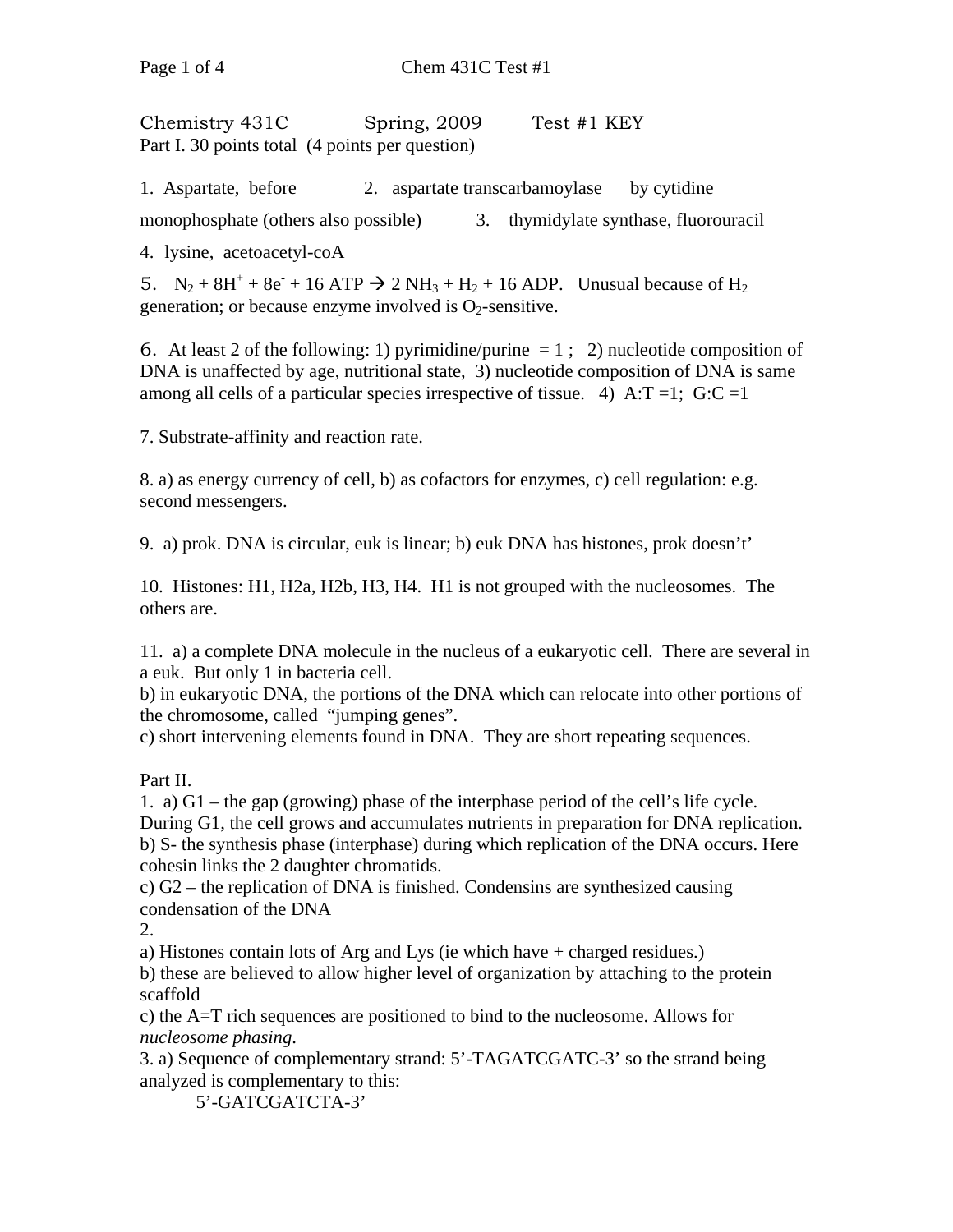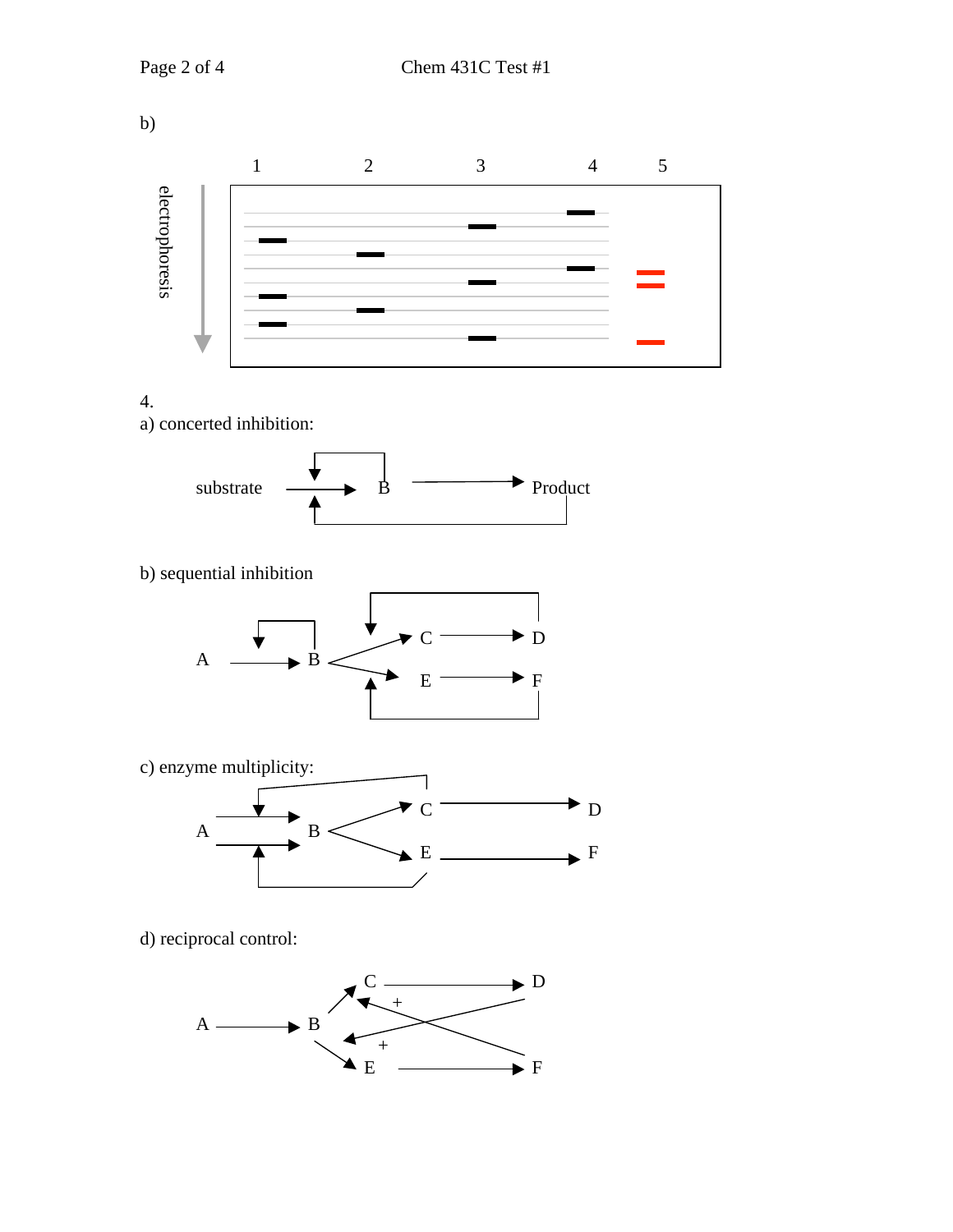5. a) it involves uniparental (i.e maternal ) inheritance; it contains HVR's (hypervariable regions) which can be monitored for changes over the generations; the genes within the mitochondrial DNA are highly conserved.

b) mitochondrial DNA are believed to have come from bacterial origins according to the endosymbiotic theory. The genes coding for the mitochondrial proteins have since migrated to the nuclear DNA. Mitochondrial DNA like prokaryotes, contains circular DNA and has no nucleosomes or histones; however, it has a different form of replication utilizing D-loop formation and unidirectional DNA synthesis.

6

Cytosine is most likely to undergo deamination to form Uracil. This type of transformation would have a greater chance of being overlooked by repair mechanisms if uracil was a normal constituent of the DNA. This would result in a mismatch which would result in a mutation in the next replication cycle. To prevent this, it is believed that thymine became the pyrimidine of choice, removing the ambiguity that would have been present had U been a normal component of DNA.

7. DNA topology:

a)

 $Lk^{\circ} = 1029/10.5 = 117$ ;  $\Delta Lk = 0$  if there is no cleavage of the double strand. Outside of the strand separation, the rest of the double strand will experience the strain equivalent to  $\Delta Lk=21/10.5 = 2$ . But strictly speaking,  $\Delta Lk = 0$  overall.

b) Topoisomerase Type I cleaves only 1 strand and introduces  $\Delta Lk = 1$ . Topoisomerase type II cleaves both strands and introduces  $\Delta Lk=2$ . Topo II uses ATP and can introduce negative supercoiling. Both of these topoisomerases can "relax" the strain of unwinding DNA.